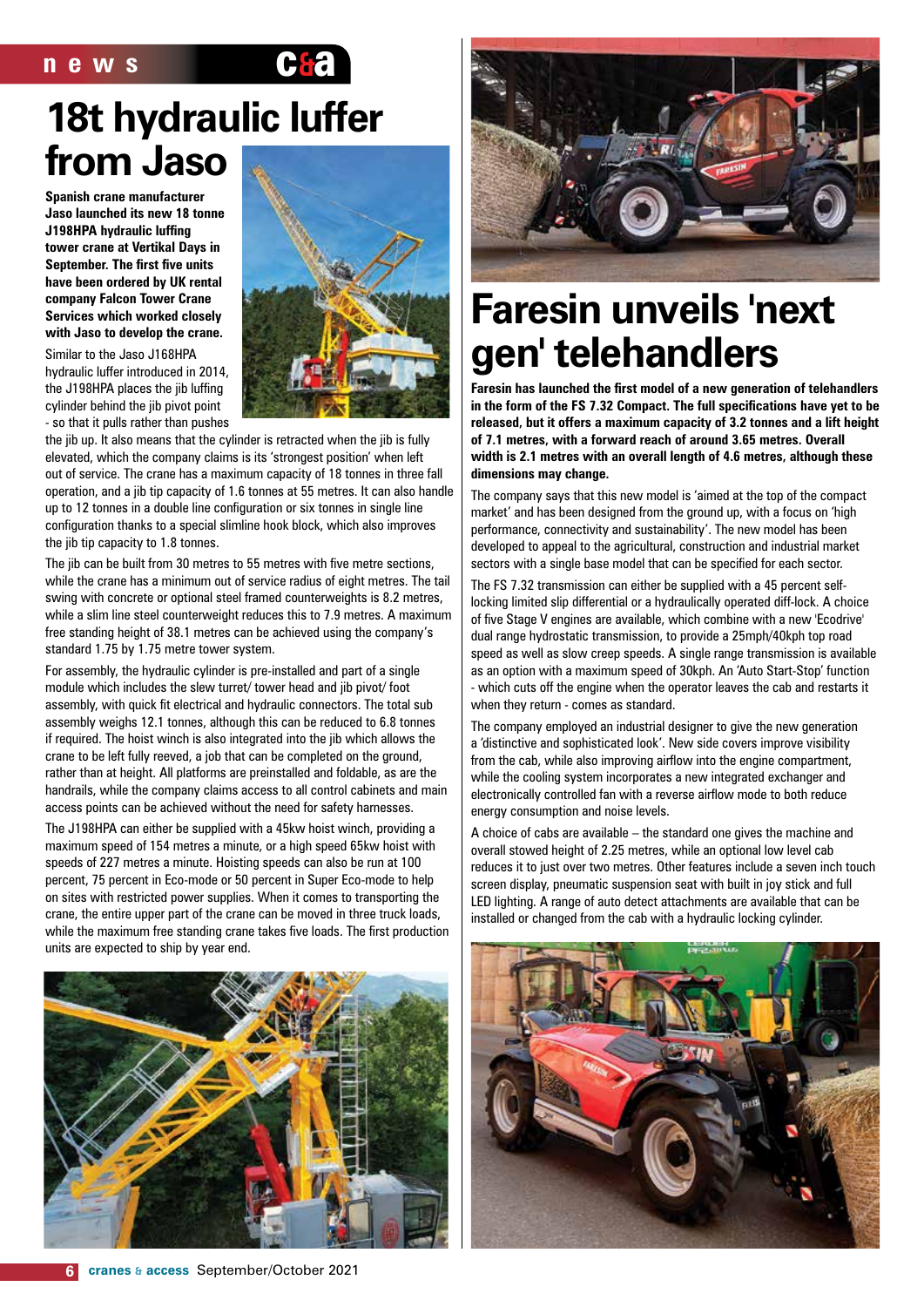

### **New 25t Tadano Rough Terrain for Japan**

**Tadano has launched a new 25 tonne Rough Terrain crane - the GR-250N or Crevo 250 G5 - which is mainly targeted at the domestic Japanese market.**

The new crane features a 30.5 metre four section main boom, with an 8.2 to 13 metre fully automatic telescopic jib, with optional power luffing function. Maximum tip height is 45 metres, while it offers a maximum radius of 34 metres with the jib installed, or 28 metres in the main boom. The crane is rated at 3.5 metres and can take four tonnes to its maximum lifting height.

The crane features a new Hino diesel engine which provides lower emissions and improved fuel consumption along with additional fuel saving features. These include an 'Automatic Acceleration' which adjusts the engine speed gradually according to the amount the crane controller is moved to meet the demand required, reducing both fuel consumption and noise. It also features an 'Automatic Pump Stop', which disconnects the hydraulic pump when the crane is not being operated.

On the road, visibility has been significantly improved, with a new cab and Tadano's View System with a new front left view chassis camera along with one on the superstructure. These are linked to a 12.1 inch LCD touch screen in the cab. Up to three camera selection patterns can be displayed with views for road, on site travel or crane operation. The overall width of the new crane is 2.62 metres, overall length is 11.53 metres and it has an overall height of 3.5 metres. The crane also features the latest telematics and connectivity in the form of Tadano's 'Lifting Solution', which supports the provision of digital data and services that include API and BIM modelling as well as regular telematics information.





*The in cab display screen during road travel*



### **New electric Maeda**

**Kranlyft launched the new 2.98 tonne Maeda MC305CB-3 electric powered spider crane at Vertikal Days in September.**

The new crane joins the electric powered MC285C-3 launched last year and features a five section 12.5 metre main boom for a maximum tip height of 13.6 metres. It handle up to 790kg on the fully extended boom, or 260kg at its maximum radius of 12.16 metres.

Power comes from a 55 volt 180Ah lithium-titanate battery, which charges more rapidly than a typical lithium-ion battery pack, although it is less dense, but still provides up to 14 hours of typical lifting operations. It can be fully recharged in 4.5 hours, or to 80 percent in three hours on a 230 volt outlet. Overall width is 1.28 metres, with an overall stowed length of just under 4.2 metres. Overall height is just under 1.7 metres. Overall weight is 3,925kg.

Non-marking tracks come as standard while black tracks are an option. It can also be ordered with radio remote controls, a single fall hook as well as 850kg and 1,500kg searcher hooks.



*The new all electric Maeda M305CB-3*

#### **Hiab to expand US**   $\approx$  HIAB **production**

**Hiab is setting up a second production facility for its truck mounted forklifts at its Waltco tail lift plant in Streetsboro, Ohio. It is also increasing its production capacity at its primary plant in Dundalk, Ireland. The move follows a spate of large orders in the USA, including Moffett truck mounted forklift orders worth €7.5 million, plus a €3.7 million order for higher capacity Hiab cranes, while a gas distributor is spending €1.7 million on Hiab X-HiDuo 072 and X-HiDuo 082 loader cranes.**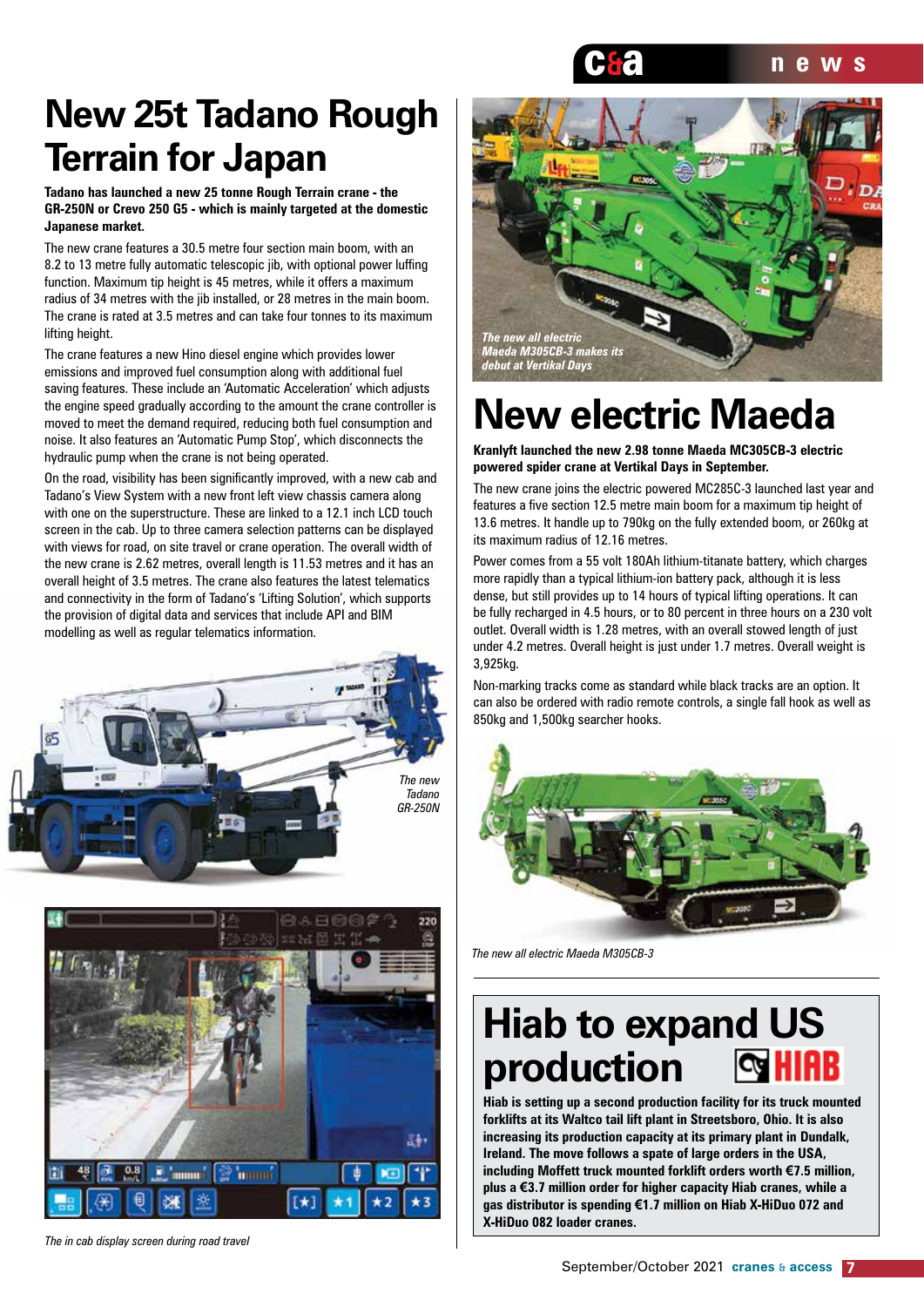

### **The Original Multi Equipment Pocket Guide**



### **NEW 2.0** now available

**Featuring updated** product listings throughout the range



www.hird.co.uk

# **31m Bluelift spider**

**Ruthmann unveiled its new Bluelift ST31 telescopic spider lift at Platformers' Days in German in September. The new model is an alternative to Bluelift's 31 metre SA31 articulated spider lift, using the new five section multi-profile telescopic boom and articulated jib from Ruthmann's T 330 XS truck mounted lift.**

The resulting unit offers up to 18 metres of outreach with a platform capacity of 100kg, 16 metres with 200kg and 15 metres with 320kg. Its maximum capacity of 400kg is available at 13 to 14 metres - depending on slew position. The new model has diesel or 230 volt mains electric power, with lithium and hybrid options likely to follow. A completely revised control system includes a new remote controller with full colour display screen, while basket options with 180 degrees rotation include a 1.3 metres by 700mm, or 1.8 metres by 800mm.

Weighing 4,695kg, the ST31 has overall track widths of 1.14 to 1.62 metres, an overall height of 1.99 metres and an overall length of 7.8 metres with basket, or 7.46 metres when removed. The variable outriggers can raise the machine to an under track height of 1.35 metres. The first production unit will go to German rental company Gerken.



### **19m van mount from Klubb**

**Klubb has launched its highest working height van mounted platform to date with the 19 metre** 

**KT18PZ. Mounted on a five tonne Mercedes Sprinter van chassis, it has a maximum outreach of 9.5 metres and a maximum two person platform capacity of 200kg. It has been designed for utility companies and offers a high reaching platform on a compact van with a good cargo payload. The new machine has a four section telescopic boom, topped by a cranked articulating jib. The first unit went to Klubb's Belgian dealer /rental company Maes.**



### **New two axle Tadano AT**

**Tadano held a series of small open days at the Demag production facility in Zweibrücken** 

**throughout September and October. The event highlighted the changes coming with the merger of the Tadano and Demag brands and its gradual move towards a new production set up with chassis built in Lauf and the rest of the crane in Zweibrücken. In addition to demonstrating the numerous new models launched over the past 18 months, the company provided a brief glimpse of its new 40 tonne AC 2.040-1. The two axle All Terrain crane features a four section 35.2 metre main boom and nine metre extension** *(See: page 38)***.**



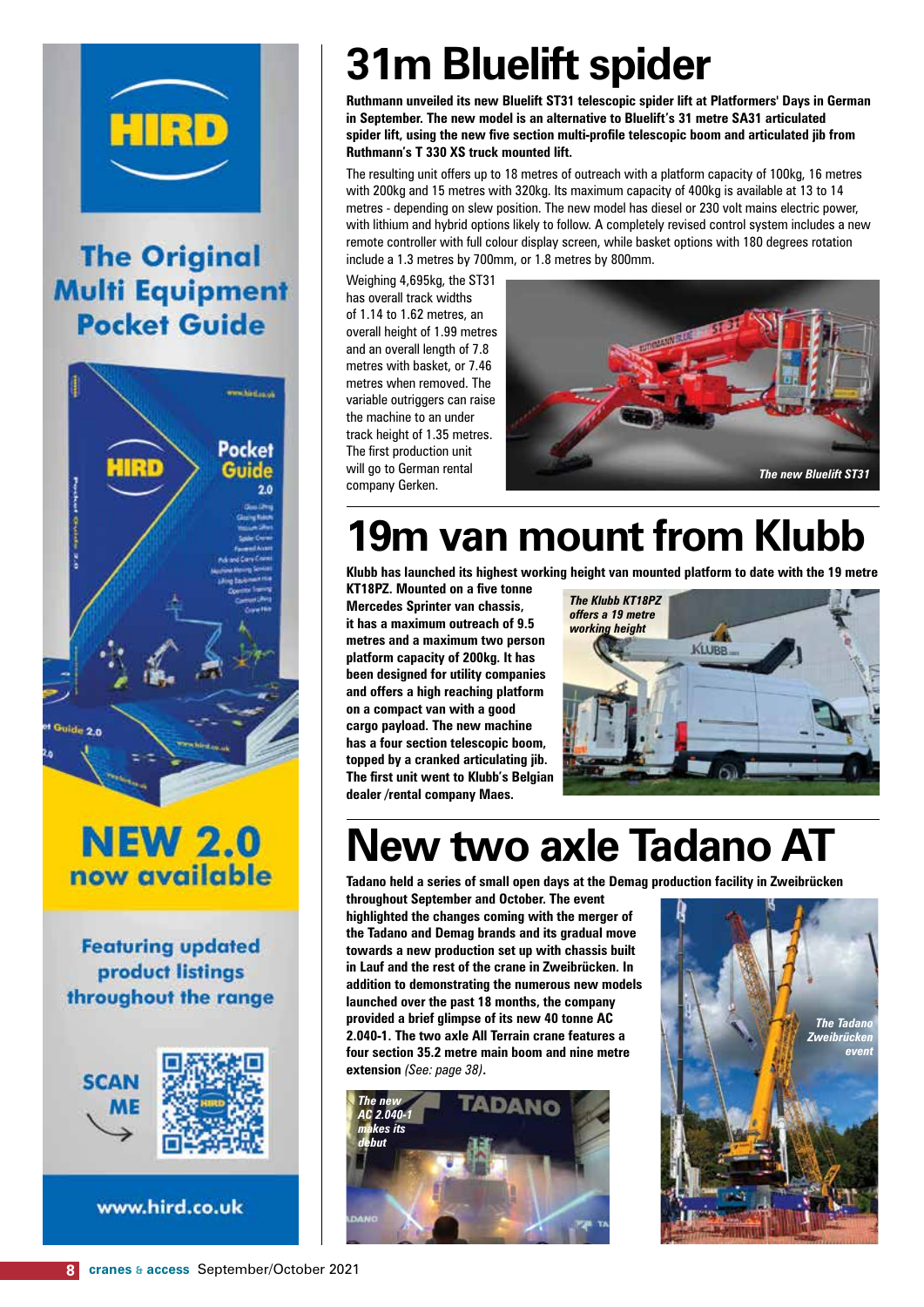# **New Versalift pick up**

**Versalift unveiled its new 13.9 metre VTA135-H pick up mounted platform at Vertikal Days. Mounted on a Euro 6 Isuzu 4x4 chassis, it has national small series type approval and offers a 500kg cargo payload. The new machine has around 6.5 metres of outreach** 



*JLG will badge Dieci 360 degree telehandlers for the American market*

**with an unrestricted platform capacity of 230kg. Features include ground level access to the 1kV bucket, a 12 volt DC emergency lowering system, zero tail swing in working mode and A-frame front and rear outriggers.**

## **JLG goes 360**

**JLG is to add 360 degree telehandlers manufactured by Dieci to its product range. Initially intended for the American market, the first three models will include the: 20 metre/6,000kg R1370, the 24.1 metre/6,000kg R1385 and the 30 metre/5,000kg R11100. Or for our readers in the USA the measurements are: 67.3ft/13,200lbs, 85ft/13,200lbs and 100ft/11,000lbs respectively.**

The JLG machines will be based on Dieci's latest Pegasus 60.21, 50.25 and 45.30 models -

although the JLG version of the 50.25 will have 1,000kg more capacity. JLG will offer a suite of 13 attachments for these new models, which are likely to include a variety of forks and carriages, a hoist or winch, several work platform attachments and several jib and hook options.

The three JLG machines will be available within the next two to three months, with deliveries beginning early next year.

### **New 26 metre JCB 360**

**As we went to press JCB announced the introduction of its second 360 degree telehandler, the 5,500kg/25.5 metre 555-260R. It joins the 5,500kg/20.5 metre 555-210R, which is now in full production after being unveiled mid-2019., that is now in full production. The new model** 

**has a similar four section synchronised boom, but the sections are longer to gain the additional five metres of reach.** 

The full specifications have yet to be released, but the new model has a whole suite of energy saving features such as auto idle and auto stop to further reduce fuel consumption and emissions from the latest JCB Stage V diesel engine. A standard two range hydrostatic transmission with one touch selectable site gear mode provides a maximum road speed of 25mph/40kph. Automatic one button outrigger set up and levelling can be short rigged on one side or both. A compact remote controller is available to operate lift

functions, while optional boom tip camera and lighting systems help improve safety. A wide range of attachments and accessories include large platforms, winches and *iibs*.

More details on this model, including a comparison will be published in the next issue.







**ORANGE CRANES** with a **GREEN HEART** 



#### **Electric lifting** up to 40 m



MINICRANES | MINIPICKERS ARTICULATED CRAWLER CRANES **TELE-CRAWLER CRANES VACUUM & TOOLS** 

www.jekko-cranes.com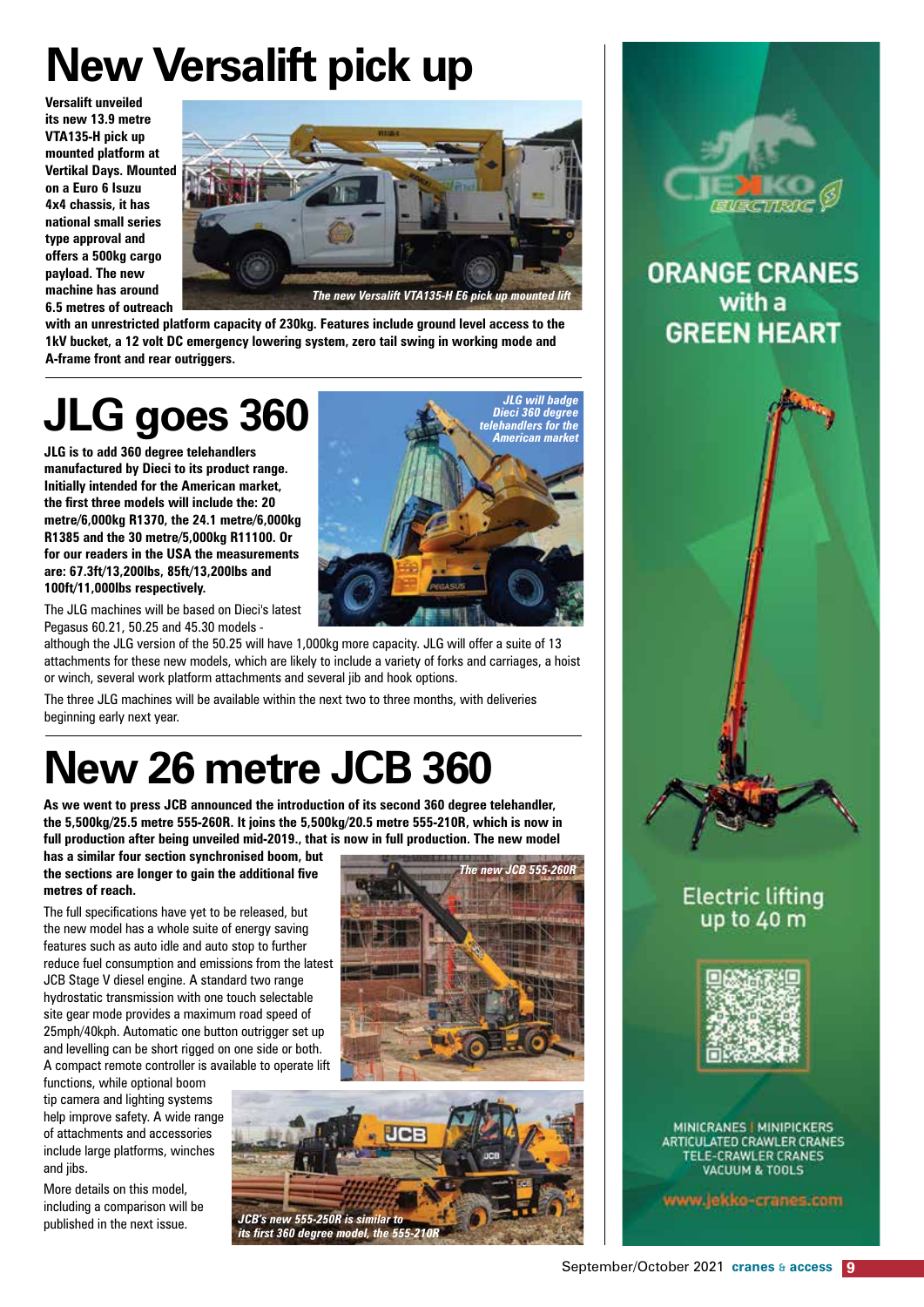



#### Safety | Uptime | Reliability

That's what Brontos are known for. Our range of access solutions keep you geared up for completing your job on time and getting home safely.

brontoskylift.com



### **120t truck crane from Link Belt**

**Link Belt has launched a new 120 ton/110 tonne four axle 120|HT truck crane, which will take over from the current HTC 86110.** 

It features a six section 50 metre pinned boom plus a 10.7 to 17.7 metre bifold extension, with two further 4.9 metre extensions taking the maximum tip height to just under 80 metres. All of which can be offset by up to 45 degrees. Maximum counterweight is 22,271kg, of which 7,257kg can be carried on board without trailing the boom.

The crane has an all new air suspension system with disc brakes, providing a 'smooth top road speed of 62mph/100kph'. The suspension and braking system is a result of a two year collaboration with suspension manufacturer Hendrickson. The overall width is 2.59 metres and it has overall length just over 14 metres. Both cabs are new with improved styling and additional comforts, including a 10 inch Pulse 2.0 display touch screen in the superstructure cab with intuitive, adaptable features and controls. The system also includes Link Belt's 'Smart Stack' counterweight detection system.

A wireless remote controller can be used to set the outriggers, and also

operate boom elevation and winches to make setup quicker and easier. The first units are due to ship towards the end of the year.



*The new drive train and suspension system*

### **Dinolift hybrid truck mount**

**Finnish manufacturer Dinolift has launched a new 3.5 tonne hybrid truck mounted lift, the 23 metre 230VTH. The superstructure is powered by a 48v lithium iron phosphate (LiFePo) battery pack, said to be good for a full days work without recharging. The machine can also operate from the chassis engine, which recharges the battery pack at the same time.** 

The 230VTH features a four section telescopic boom and pedestal mounted platform with up to 15.1 metres outreach with 100kg in the platform, or 11.3

metres with the maximum 230kg. 180 degrees platform rotation is standard. The overall dimensions on a Mercedes Sprinter are 7.75 metres long by 2.26 metres wide with an overall height of 2.96 metres.

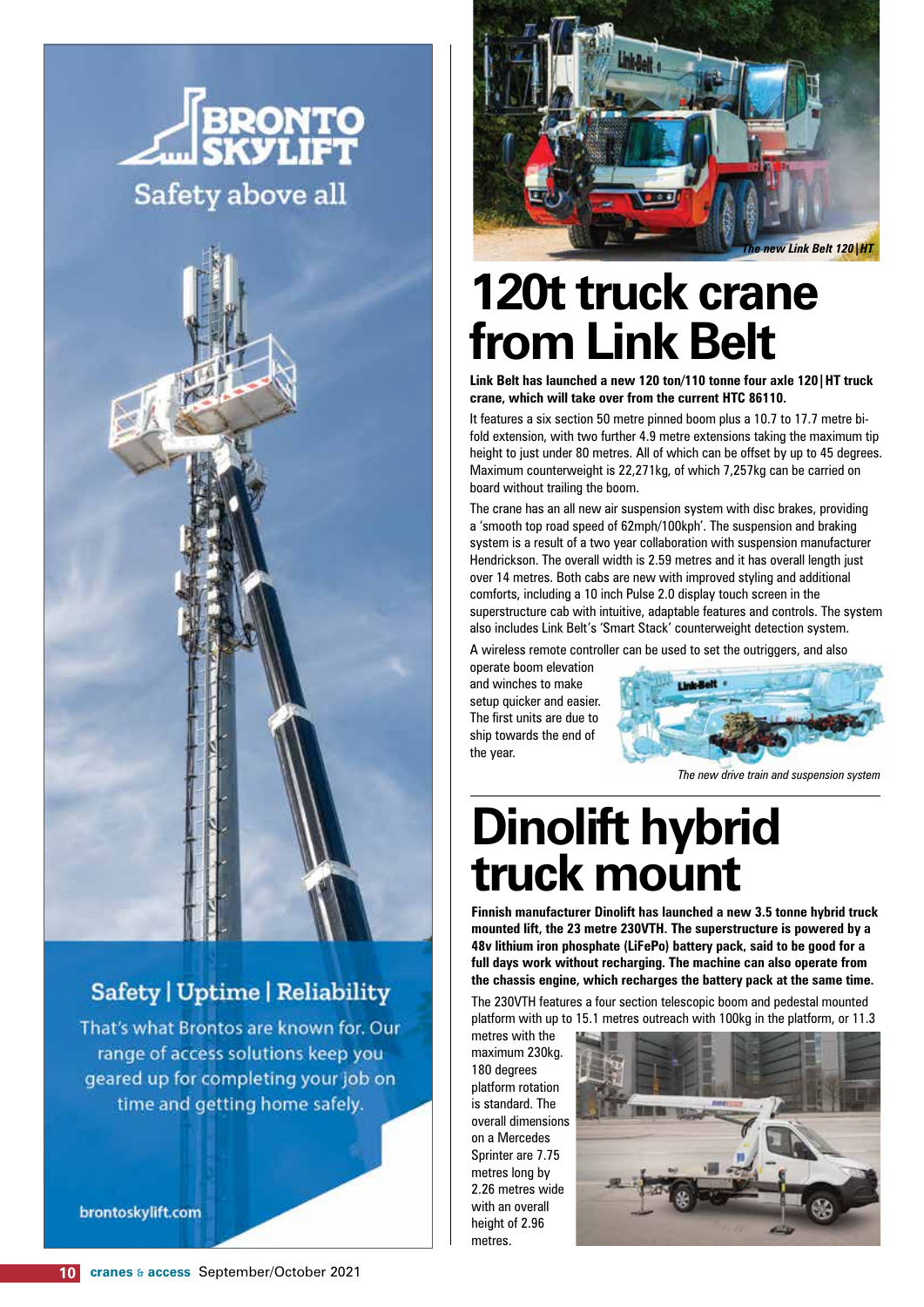## **All electric Manitou <b>CoCC news MRT**

**Manitou unveiled its all new battery powered 22 metre/6,000kg MRT 2260E 360 degree telehandler at the Matexpo, Belgium last month. Announced in April, as part of the new MRT Vision and Vision+ line, the new MRT 2260E is available as a 'full electric',** 



**equipped with a single lithium-ion battery that the company says can work continuously for up to four hours before needing a recharge. For those looking for more battery life it can be equipped with two batteries, doubling the time between recharges, for customers who need a machine for up to 1,000 hours a year. Finally, a hybrid 'Range Extender' version is available with a diesel engine to recharge or top up the battery to allow continuous use.**



# **New BoSS**

**WernerCo launched the all new 11ft BoSS PA-lift push around scissor lift at Vertikal Days, replacing the BoSS X3 and BoSS X3X models.** 

The PA-lift offers a market leading working height of 5.4 metres with a platform capacity of 250kg. Weighing just 375kg, it has a stowed height of 1.76 metres, an overall length of 1.43 metres and an overall width of 760mm. Features include integrated fork lift pockets, both tilt and overload systems, and an overhead proximity sensor which provides the operator with an audible warning of an overhead obstruction. Other features include a built in tool box and remote diagnostics *The Boss PA-lift* that can be accessed via a smart phone.

## **New 20m from GSR**

**GSR launched it's all new 20.25 metre B210PXJ truck mounted platform at Vertikal Days. Mounted on a 3.5 tonne Mercedes chassis, the B210PXJ features a dual riser, two section telescopic boom and 2.4 metre jib with end mounted platform. It offers 10 metres of outreach at an up & over height of nine metres with a 250kg unrestricted platform capacity.**

Features include 450 degrees slew, 140 degrees of jib articulation and extendable front and inline rear outriggers. The Mercedes chassis has a 3.66 metre wheelbase, an overall length of 7.55 metres and overall height of 2.79 metres. Shipments have already started.

*GSR's new 21m B210PXJ*

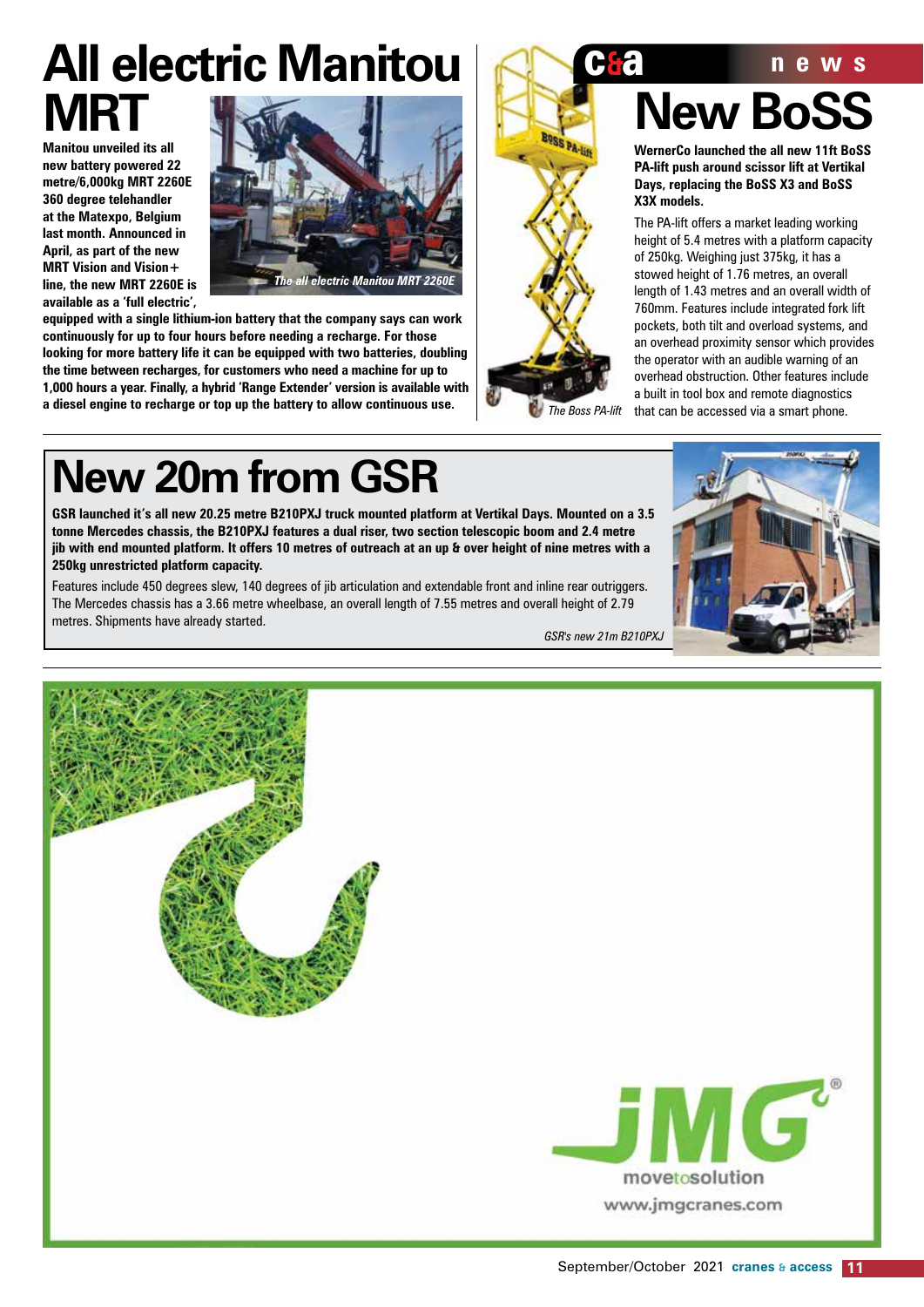

US based sales and rental company **Stafford Crane** has acquired Portuguese tower crane manufacturer **Soima Cranes**. The acquisition is intended to give family owned Stafford overall control of the design and production of tower cranes for its rental fleet, as well as provide a unique product for its sales department. Soima will continue to offer its cranes, which include flat top models and two self-erectors, and is in the process of significantly adding to its range with a line of hydraulic luffing jib models. The first model will be a four tonne SGT 4015 LTL with a 40 metre jib with

a jib tip capacity of 1,500kg, while a 29 tonne 8041 flat top with an 80 metre jib is scheduled to follow. Designed specifically for the North American market, the company hopes to be ready to launch early next year.



Norwegian aerial lift distributor **Hybeko** has acquired **Rostek-Tekniikka**, the Genie distributor for Finland, in an all share deal from majority owner and founder Riisto Liiri, his wife Monica and chief executive Jarmo Koskinen. Rostek has been the Genie distributor for 26 years, while Hybeko has distributed Genie in Norway for more than three decades. This deal follows Hybeko's acquisition of Liftexperten Sverige, the Genie dealer for Sweden

in 2019. Based between Espoo and Vantaa, on the north side of Helsinki, Rostek-Tekniikka is also the dealer for Latchways fall protection equipment. It has nine employees with revenues of €3.5 million, with a €150,000 loss.



**Ashtead**, owner of Sunbelt Rentals in the USA, UK and Canada, has reported total revenues for the quarter - now reported in dollars - of \$1.85 billion, a 21% increase on last year. Pre-tax profits jumped 74% to \$416 million. The **USA** contributed \$1.46 billion of the revenues, 14% up on last year. Operating profits were 33% higher at \$423 million. **Canada** saw revenues jump 64 percent to C\$148.7 million, while last year's marginal loss was turned into a C\$34.6 million profit this year. In the **UK**, total revenues jumped an eye watering 54% to £190.2 million, much of it down to sales to the Department of Health. Rental revenues were also up 24% to £99 million. Operating profit almost quadrupled to £31.5 million. Capital expenditure was \$551 million, compared to \$122 million last year. Slower deliveries of new

equipment caused the company to reduce used sales from the fleet, taking the average age from 38 to 41 months. The company is forecasting a full year capex of \$2 to \$2.3 billion. Net debt was reduced from 6.3 billion to \$5.7 billion this year.



**Alta Equipment** has acquired **Gibson Machinery** of Cleveland, Ohio, for an enterprise value of \$14.3 million. The acquisition takes Alta's branch network to 32 locations across eight states. Family

owned Gibson Machinery represents Doosan, Dynapac and Sennebogen material handlers, it also runs a rental operation. The company had revenues of around \$19 million, with an EBITDA of \$3.2 million for the period ending June 2021.



Californian rental company **Guy Rents**, which trades as **Rental Guys**,

has acquired the assets of Nevada based **America Rents,** along with its two locations in Reno and Carson City. Both companies offer similar product lines including aerial lifts and telehandlers. The new locations extend the Rental Guys network to 11 outlets.





**Trackunit** has acquired the Industrial IoT division of US based **ZTR** for an undisclosed fee. The move follows Hg's acquisition of a majority stake in Trackunit in March, in which it hoped to 'accelerate the Danish company's expansion plans'. The deal includes 130 ZTR staff and two dedicated locations in Canada and one in the Netherlands. Once incorporated into Trackunit, the merged company will have 350 employees and 16 locations worldwide. The business will be headed by Trackunit

chief executive Soeren Brogaard, while ZTR chief executive Sam Hassan will be head of strategy. The merger is expected to double Trackunit's revenues and take its connected assets to a million.



**Blackwell Capital** of Milwaukee has acquired a controlling interest in the

Hartford, Wisconsin based used aerial lift equipment dealer **Stack Equipment** from Jim Lenahan, who retains a stake in the business. Lenahan acquire the business in 2018 through his Keystone Holdings business. No details of the transaction have been released.



UK based rental company **Vp** - owner of telehandler rental company UK Forks, spider lift specialist Higher Access, low level access company MEP Hire and general rental business Brandon Hire - has issued an optimistic trading update for the period to the end of September, with first half revenues running at 96 percent of pre-Covid levels.



Canadian auctioneer **Ritchie Bros**. is to acquire the **SmartEquip** service platform in an all share purchase for around \$175 million. SmartEquip works with multiple manufacturers to provide rental companies with real time service and diagnostic support for each machine in their fleet by serial

number, and a one stop point for replacement parts orders. Representing more than 600 manufacturers, the company supports \$1 billion worth of transactions each year for fleet owners across North America, Europe, and the Asia Pacific, including Japan. It has 60 employees.



UK based manufacturer **JCB** has reported a 25% fall in 2020 revenues to £3.14 billion, while pre-tax profits dropped 53% to £131.1 million.



**Haulotte** has reported revenues to the end June up 9% to €243.2 million. New equipment sales were up 7% to €208.8 million, rental revenues were up 18% to €8 million, and services were 30% higher at €26.4 million. Pre-tax profit for the period was €9.3 million, compared to a loss last year of €8.2 million.



*For the full reports on all these stories check out Vertikal.net*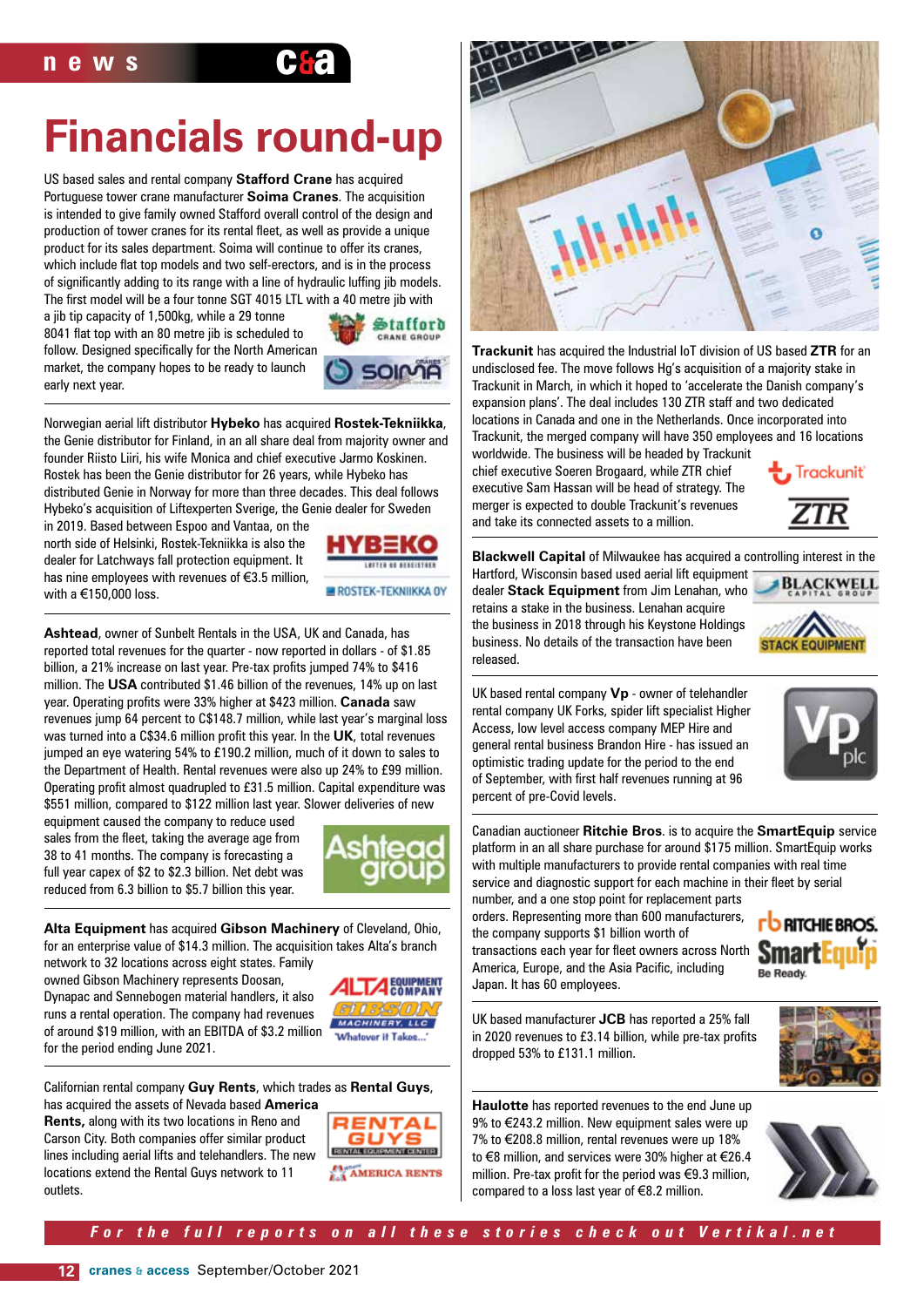## **JLG self-leveller C&a news in production**

**After years of development, JLG's 67ft 670SJ self-levelling boom lift has finally reached the production stage. Launched in its most recent format at Conexpo last March, it will initially only be available in North America. In addition to its dynamic levelling on the move, the new model offers a working height of 22.3 metres, a maximum outreach of 17.5 metres with the unrestricted platform capacity of 250kg, or just over 15 metres with the 340kg maximum capacity. Overall width is 2.5 metres, with an overall length of 10.7 metres and a height of up to 2.77 metres, which can be** 

**lowered to 2.22 metres for transport. Overall weight is 11.5 tonnes.**

The self-levelling technology automatically adapts to slopes of up to 10 degrees in any direction while driving at full height. Each wheel is mounted on an independent control arm, constantly adjusted by hydraulic cylinders that keep the base machine level. It also has two other operating modes, one to allow manual levelling and another to lower the overall height for travel on steeper slopes and transport.



# **Vertikal Days best yet**

**The first Vertikal Days event in almost two and half years went ahead in late September with near perfect weather. This helped bring out almost record numbers of visitors, all enthusiastic to meet up and check out the latest equipment 'in the iron'. The vast majority** 

**of exhibitors reported record order intake and a great deal of interest in the new products on display. We will publish a full review in the next issue of Cranes & Access, in the meantime, photo highlights can be found on: www.vertikal.net.** 





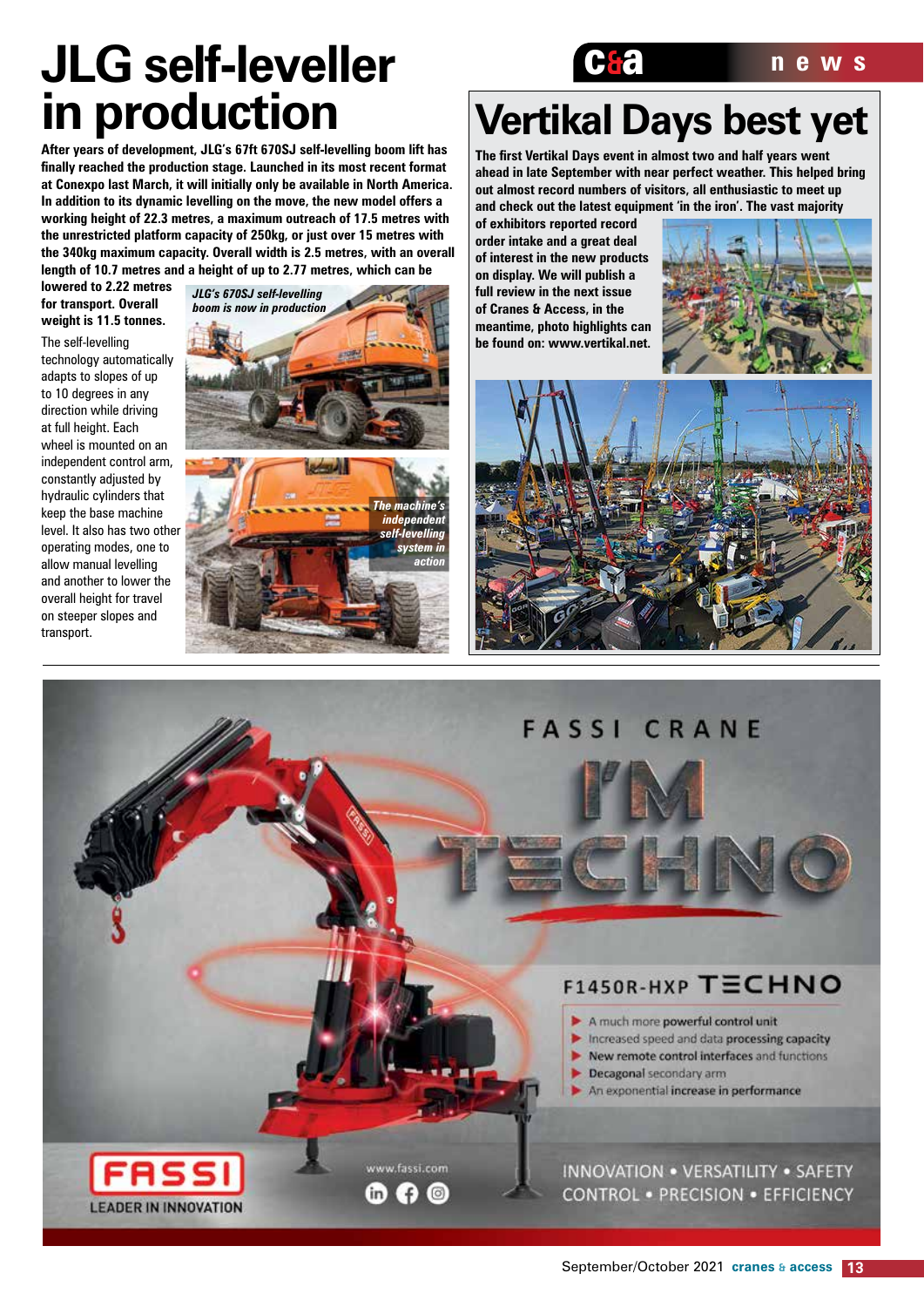

### THE WHOLE SERIES OF DINGLI HAS BEEN ELECTRIFIED







Vertical Lifts: 4.7m - 14m